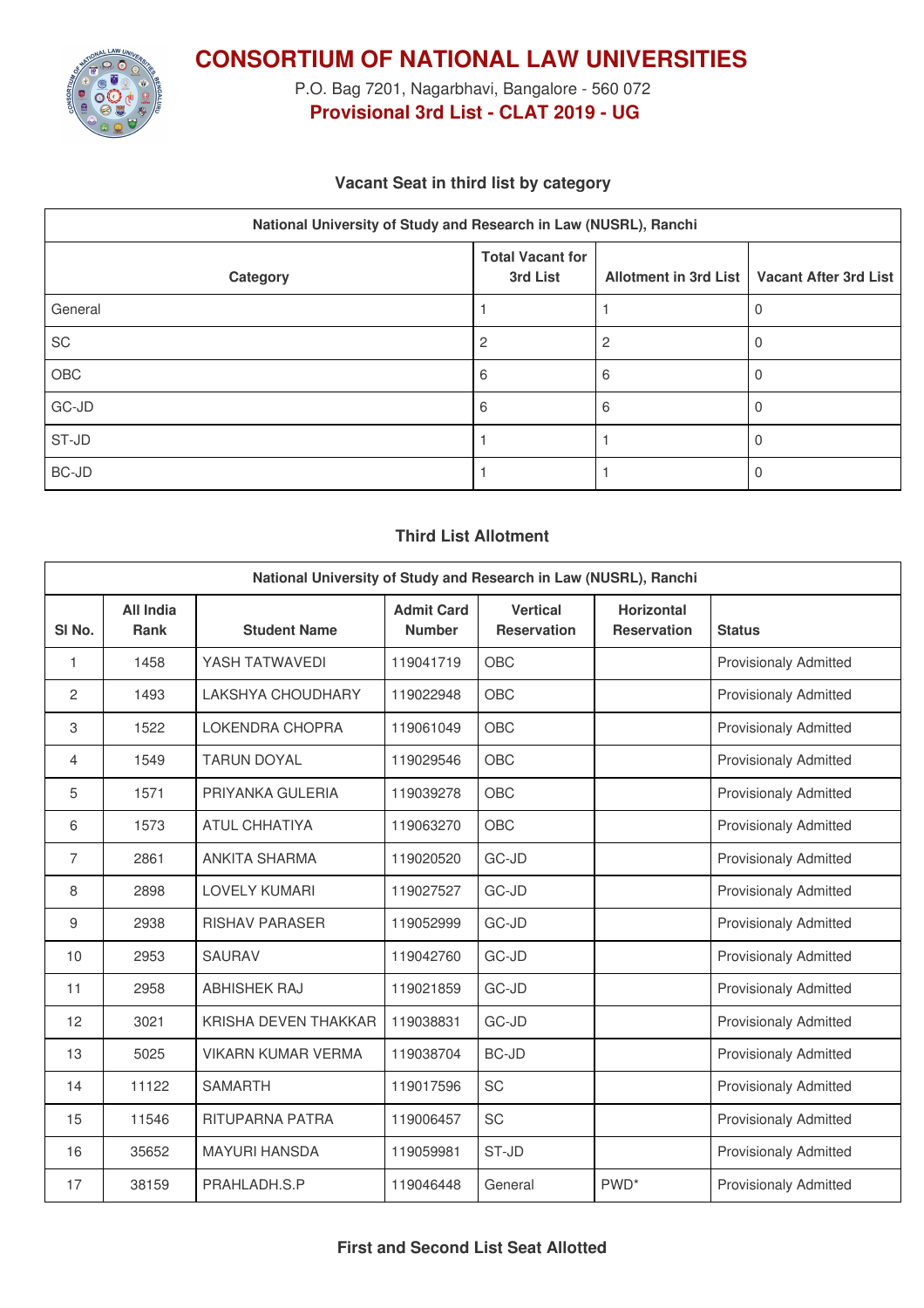# **Status of provisionally admitted students in the second list - UG**

| National University of Study and Research in Law (NUSRL), Ranchi |                                 |                           |                                    |                                       |                                         |                              |
|------------------------------------------------------------------|---------------------------------|---------------------------|------------------------------------|---------------------------------------|-----------------------------------------|------------------------------|
| SI <sub>No.</sub>                                                | <b>All India</b><br><b>Rank</b> | <b>Student Name</b>       | <b>Admit Card</b><br><b>Number</b> | <b>Vertical</b><br><b>Reservation</b> | <b>Horizontal</b><br><b>Reservation</b> | <b>Provisionaly Admitted</b> |
| $\mathbf{1}$                                                     | 688                             | <b>ASHUTOSH CHANDRA</b>   | 119000899                          | General                               |                                         | Second List                  |
| $\overline{c}$                                                   | 728                             | AAYUSH MAHESHWARI         | 119011365                          | General                               |                                         | Second List                  |
| 3                                                                | 914                             | SAUBHAGYA KUMAR           | 119024878                          | General                               |                                         | First List                   |
| 4                                                                | 960                             | <b>MANAS SHRIVASTAVA</b>  | 119065243                          | General                               |                                         | Second List                  |
| 5                                                                | 967                             | <b>AYAAN ALI</b>          | 119043016                          | General                               |                                         | Second List                  |
| 6                                                                | 973                             | <b>AMAN KOTHARI</b>       | 119014614                          | General                               |                                         | Second List                  |
| $\overline{7}$                                                   | 980                             | SURABHI KATARE            | 119009210                          | General                               |                                         | Second List                  |
| 8                                                                | 982                             | <b>SAMYAK JAIN</b>        | 119010557                          | General                               |                                         | Second List                  |
| 9                                                                | 986                             | <b>RIYA GULATI</b>        | 119012915                          | General                               |                                         | Second List                  |
| 10                                                               | 995                             | ANUSHKA V SARATHE         | 119023193                          | General                               |                                         | Second List                  |
| 11                                                               | 999                             | UJJAWAL BADANI            | 119008908                          | General                               |                                         | Second List                  |
| 12                                                               | 1001                            | <b>KESHAV YADAV</b>       | 119033630                          | General                               |                                         | Second List                  |
| 13                                                               | 1003                            | AASHI SHRIVASTAVA         | 119054794                          | General                               |                                         | Second List                  |
| 14                                                               | 1017                            | <b>ATUL KUMAR SINGH</b>   | 119023422                          | General                               |                                         | Second List                  |
| 15                                                               | 1018                            | AMISHA DWIVEDI            | 119063556                          | General                               |                                         | Second List                  |
| 16                                                               | 1021                            | <b>SHIVANSHU TRIPATHI</b> | 119011598                          | General                               |                                         | Second List                  |
| 17                                                               | 1026                            | <b>SWIKRUTI MOHANTY</b>   | 119008723                          | General                               |                                         | Second List                  |
| 18                                                               | 1032                            | KHUSHI VINOD TOTLA        | 119069866                          | General                               |                                         | Second List                  |
| 19                                                               | 1035                            | RITURAJ SINGH PARMAR      | 119032224                          | General                               |                                         | Second List                  |
| 20                                                               | 1045                            | <b>PRATEEK</b>            | 119018388                          | General                               |                                         | Second List                  |
| 21                                                               | 1049                            | <b>SWASTI JAIN</b>        | 119015206                          | General                               |                                         | Second List                  |
| 22                                                               | 1050                            | PRAKHAR SAUNAKIYA         | 119033012                          | General                               |                                         | Second List                  |
| 23                                                               | 1059                            | <b>AYUSH GARG</b>         | 119016165                          | General                               |                                         | Second List                  |
| 24                                                               | 1060                            | SHIVALI SRIVASTAVA        | 119015192                          | General                               |                                         | Second List                  |
| 25                                                               | 1069                            | PARIKSHIT PITALE          | 119001153                          | General                               |                                         | Second List                  |
| 26                                                               | 1074                            | SANSKRITI SARAF           | 119029594                          | General                               |                                         | Second List                  |
| 27                                                               | 1082                            | <b>DIVYA ISSARANI</b>     | 119031985                          | General                               |                                         | Second List                  |
| 28                                                               | 1088                            | SADIYA AFREEN             | 119007413                          | General                               |                                         | Second List                  |
| 29                                                               | 1105                            | SRUTEE PRIYADARSHINI      | 119024374                          | GC-JD                                 |                                         | Second List                  |
| 30                                                               | 1128                            | AMANDEEP YADAV            | 119037995                          | OBC                                   |                                         | Second List                  |
| 31                                                               | 1146                            | PRIYANSHU ASHIYA          | 119017703                          | OBC                                   |                                         | Second List                  |
| 32                                                               | 1154                            | ROHAN TARACHAND<br>PAYAL  | 119072770                          | OBC                                   |                                         | Second List                  |
| 33                                                               | 1184                            | SAMIKSHA SINGH            | 119017135                          | GC-JD                                 |                                         | Second List                  |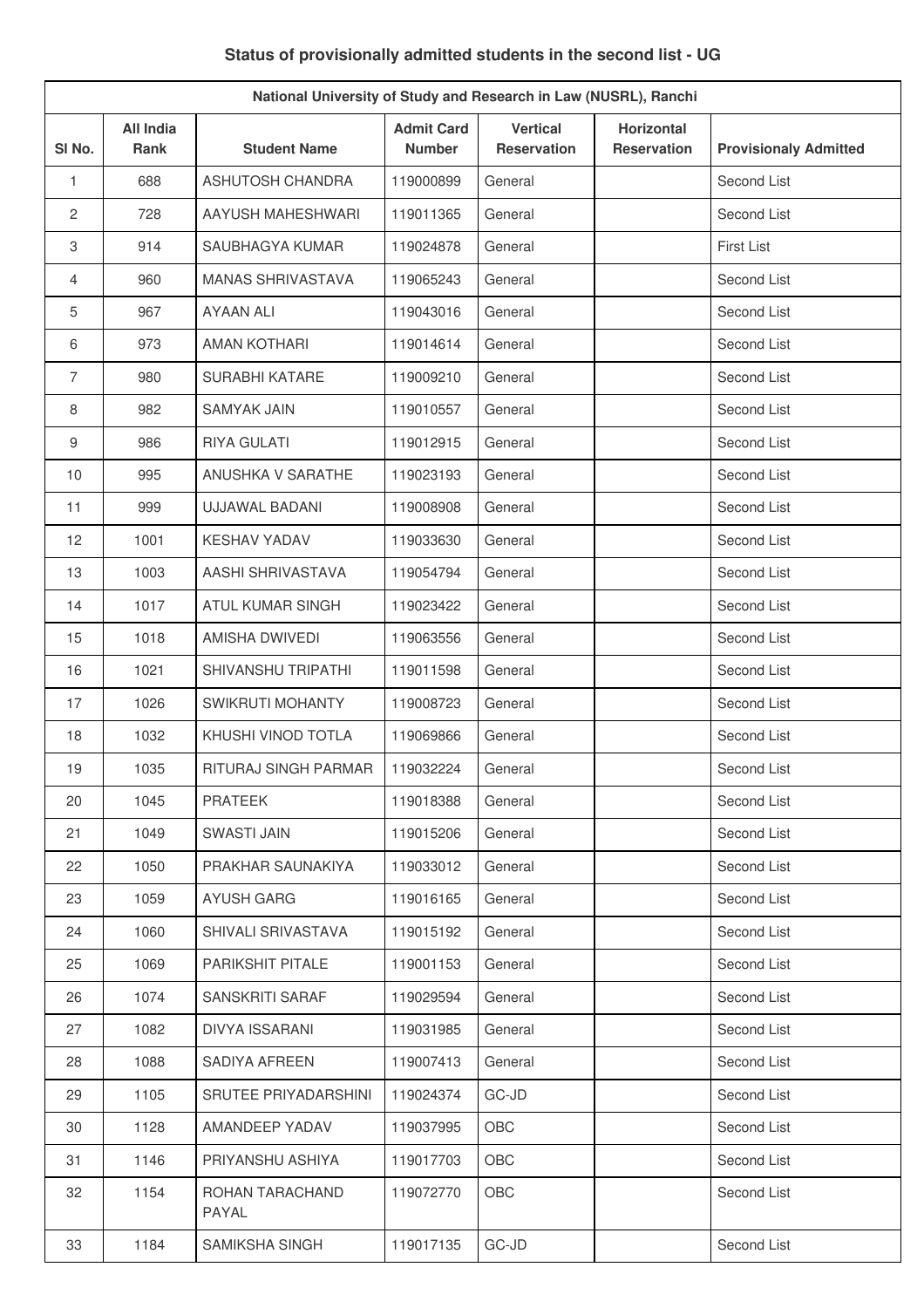| National University of Study and Research in Law (NUSRL), Ranchi |                                 |                                      |                                    |                                               |                                         |                              |
|------------------------------------------------------------------|---------------------------------|--------------------------------------|------------------------------------|-----------------------------------------------|-----------------------------------------|------------------------------|
| SI No.                                                           | <b>All India</b><br><b>Rank</b> | <b>Student Name</b>                  | <b>Admit Card</b><br><b>Number</b> | <b>Vertical</b><br><b>Reservation</b>         | <b>Horizontal</b><br><b>Reservation</b> | <b>Provisionaly Admitted</b> |
| 34                                                               | 1224                            | ANKURIT YADAV                        | 119039275                          | OBC                                           |                                         | Second List                  |
| 35                                                               | 1272                            | <b>KOMAL RAY</b>                     | 119001881                          | OBC                                           |                                         | Second List                  |
| 36                                                               | 1273                            | PRAKASH DEWAL                        | 119019246                          | OBC                                           |                                         | Second List                  |
| 37                                                               | 1277                            | DHEERAJ JANGID                       | 119055044                          | OBC                                           |                                         | Second List                  |
| 38                                                               | 1302                            | <b>ADITI ANAND</b>                   | 119014297                          | GC-JD                                         |                                         | Second List                  |
| 39                                                               | 1350                            | <b>ISHITA TULSYAN</b>                | 119032144                          | GC-JD                                         |                                         | Second List                  |
| 40                                                               | 1409                            | SHIVAM CHOUDHARY                     | 119003106                          | OBC                                           |                                         | Second List                  |
| 41                                                               | 1421                            | MAHENDRA DHAKA                       | 119058844                          | OBC                                           |                                         | Second List                  |
| 42                                                               | 1487                            | <b>AAYUSH KUMAR</b>                  | 119034189                          | GC-JD                                         |                                         | Second List                  |
| 43                                                               | 1562                            | RICHA PUSHPAM                        | 119000868                          | GC-JD                                         |                                         | <b>First List</b>            |
| 44                                                               | 1612                            | <b>SONAL KUMARI</b>                  | 119017364                          | $\mathsf{O}\mathsf{B}\mathsf{C}^{\star\star}$ |                                         | Second List                  |
| 45                                                               | 1631                            | <b>KUMAR SWAPNIL</b>                 | 119044028                          | GC-JD                                         |                                         | <b>First List</b>            |
| 46                                                               | 1660                            | RAJ SHEKHAR                          | 119005876                          | GC-JD                                         |                                         | <b>First List</b>            |
| 47                                                               | 1869                            | RISHABH AGARWAL                      | 119001941                          | GC-JD                                         |                                         | Second List                  |
| 48                                                               | 1931                            | SHASHWAT MUKHERJEE                   | 119007189                          | GC-JD                                         |                                         | Second List                  |
| 49                                                               | 1985                            | <b>AMIT KUMAR</b>                    | 119007426                          | GC-JD                                         |                                         | Second List                  |
| 50                                                               | 1987                            | SOUMYA SNIGDH                        | 119064662                          | GC-JD                                         |                                         | First List                   |
| 51                                                               | 2080                            | NIKHIL KUMAR KARN                    | 119060810                          | GC-JD                                         |                                         | Second List                  |
| 52                                                               | 2131                            | <b>DIVYA GYAN</b>                    | 119022836                          | GC-JD                                         |                                         | <b>First List</b>            |
| 53                                                               | 2196                            | <b>MANISH KUMAR</b>                  | 119071156                          | GC-JD                                         |                                         | Second List                  |
| 54                                                               | 2249                            | KHUSHEE RUNTHALA                     | 119027490                          | GC-JD                                         |                                         | Second List                  |
| 55                                                               | 2379                            | <b>TARIQUE MUMTAZ</b>                | 119073891                          | GC-JD                                         |                                         | <b>First List</b>            |
| 56                                                               | 2511                            | <b>AMARTYA</b><br>SAHASTRANSHU SINGH | 119002266                          | GC-JD                                         |                                         | First List                   |
| 57                                                               | 2530                            | <b>KUMAR DHRUV</b>                   | 119007324                          | GC-JD                                         |                                         | <b>First List</b>            |
| 58                                                               | 2621                            | NANDINI TIBREWAL                     | 119032067                          | GC-JD                                         |                                         | Second List                  |
| 59                                                               | 2691                            | <b>KUMAR SATYAM</b>                  | 119025188                          | GC-JD                                         |                                         | Second List                  |
| 60                                                               | 2705                            | <b>JAI SINGH</b>                     | 119003133                          | GC-JD                                         |                                         | Second List                  |
| 61                                                               | 2811                            | <b>AYUSH KUMAR</b>                   | 119011550                          | GC-JD                                         |                                         | Second List                  |
| 62                                                               | 3374                            | ANURAG ANAND                         | 119016551                          | EBC-JD                                        |                                         | Second List                  |
| 63                                                               | 3562                            | AMAN KUMAR                           | 119017412                          | BC-JD                                         |                                         | Second List                  |
| 64                                                               | 4000                            | YASHDEEP KANHAI                      | 119031679                          | EBC-JD                                        |                                         | <b>First List</b>            |
| 65                                                               | 4506                            | SHREY SHALIN                         | 119056937                          | BC-JD                                         |                                         | Second List                  |
| 66                                                               | 7367                            | RITIKA SHARMA                        | 119005366                          | EBC-JD                                        |                                         | First List                   |
|                                                                  |                                 |                                      |                                    |                                               |                                         |                              |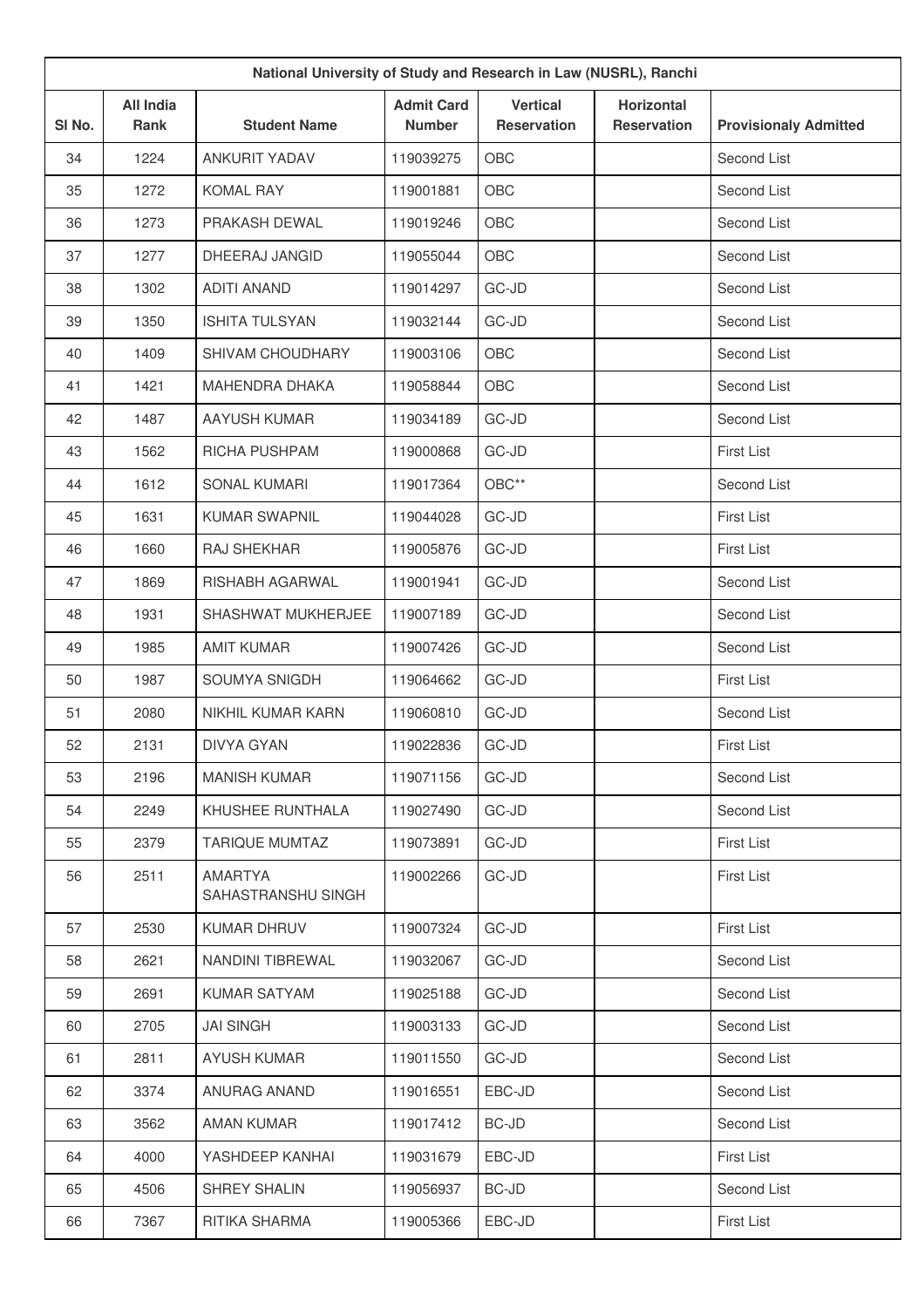| National University of Study and Research in Law (NUSRL), Ranchi |                          |                                           |                                    |                                       |                                         |                              |
|------------------------------------------------------------------|--------------------------|-------------------------------------------|------------------------------------|---------------------------------------|-----------------------------------------|------------------------------|
| SI No.                                                           | <b>All India</b><br>Rank | <b>Student Name</b>                       | <b>Admit Card</b><br><b>Number</b> | <b>Vertical</b><br><b>Reservation</b> | <b>Horizontal</b><br><b>Reservation</b> | <b>Provisionaly Admitted</b> |
| 67                                                               | 7707                     | KANISHK BERWAL                            | 119056606                          | <b>SC</b>                             |                                         | <b>First List</b>            |
| 68                                                               | 7743                     | <b>MADHUSHREE</b>                         | 119054602                          | EBC-JD                                |                                         | <b>First List</b>            |
| 69                                                               | 8243                     | CHANDAN KUMAR                             | 119061462                          | EBC-JD                                |                                         | Second List                  |
| 70                                                               | 10397                    | <b>ANKITA CHOUDHARY</b>                   | 119002255                          | SC                                    |                                         | Second List                  |
| 71                                                               | 10531                    | <b>HARSHAL KUMAR</b>                      | 119016755                          | <b>SC</b>                             |                                         | Second List                  |
| 72                                                               | 10705                    | ANAMIKA DINKAR                            | 119052608                          | <b>SC</b>                             |                                         | Second List                  |
| 73                                                               | 10712                    | <b>JYOTI RANI</b>                         | 119025912                          | SC                                    |                                         | Second List                  |
| 74                                                               | 10990                    | RAHUL GAUTAM                              | 119034983                          | SC                                    |                                         | Second List                  |
| 75                                                               | 16747                    | SHEETAL KUMARI                            | 119068483                          | <b>ST</b>                             |                                         | Second List                  |
| 76                                                               | 18000                    | ADITYA JAURWAL                            | 119076631                          | <b>ST</b>                             |                                         | Second List                  |
| 77                                                               | 18423                    | <b>HRICHA BOIPAI</b>                      | 119010030                          | <b>ST</b>                             |                                         | <b>First List</b>            |
| 78                                                               | 18557                    | AMAN MEENA                                | 119029201                          | <b>ST</b>                             |                                         | Second List                  |
| 79                                                               | 18627                    | ROHIT KUMAR                               | 119032735                          | SC-JD                                 |                                         | <b>First List</b>            |
| 80                                                               | 18685                    | <b>ANISH KAMAL</b>                        | 119022421                          | SC-JD                                 |                                         | Second List                  |
| 81                                                               | 18949                    | <b>GOURVIKA</b>                           | 119019778                          | SC-JD                                 |                                         | <b>First List</b>            |
| 82                                                               | 19039                    | <b>VINCENT ROHIT MARKI</b>                | 119003269                          | <b>ST</b>                             |                                         | <b>First List</b>            |
| 83                                                               | 19621                    | <b>KANNU PRIYA</b>                        | 119030671                          | SC-JD                                 |                                         | <b>First List</b>            |
| 84                                                               | 20934                    | <b>SHARAD VERMA</b>                       | 119027831                          | SC-JD                                 |                                         | Second List                  |
| 85                                                               | 21545                    | AMAN JOHN TIRKEY                          | 119049981                          | ST-JD                                 |                                         | <b>First List</b>            |
| 86                                                               | 22321                    | AMRIT SAGAR KERKETTA                      | 119058849                          | ST-JD                                 |                                         | Second List                  |
| 87                                                               | 22349                    | ARUNIMA SINGH                             | 119016672                          | ST-JD                                 |                                         | Second List                  |
| 88                                                               | 22600                    | ANIRUDDHA MONDAL                          | 119010288                          | SC-JD                                 |                                         | Second List                  |
| 89                                                               | 22905                    | ANIRUDDHA MUKHERJEE                       | 119019185                          | General                               | PWD <sup>*</sup>                        | Second List                  |
| 90                                                               | 23709                    | PRATIBHA KUJUR                            | 119019079                          | ST-JD                                 |                                         | <b>First List</b>            |
| 91                                                               | 25683                    | AKANKSHA EKKA                             | 119028279                          | ST-JD                                 |                                         | First List                   |
| 92                                                               | 25787                    | HARSHY SNEHA TOPPO                        | 119069122                          | ST-JD                                 |                                         | First List                   |
| 93                                                               | 27181                    | ARUNPRIYA BALMUCHU                        | 119056679                          | ST-JD                                 |                                         | First List                   |
| 94                                                               | 29364                    | ANKIT KUMAR DHAN                          | 119052092                          | ST-JD                                 |                                         | Second List                  |
| 95                                                               | 29477                    | SUPRIYA MINZ                              | 119059881                          | ST-JD                                 |                                         | First List                   |
| 96                                                               | 30251                    | <b>MACLINCON EMMANUEL</b><br><b>KUJUR</b> | 119028850                          | ST-JD                                 |                                         | First List                   |
| 97                                                               | 30432                    | SAJAL NIDHI BARA                          | 119006255                          | ST-JD                                 |                                         | Second List                  |
| 98                                                               | 31133                    | UTTAM SAH GOND                            | 119071649                          | ST-JD                                 |                                         | Second List                  |
| 99                                                               | 31557                    | ARADITYA SETH                             | 119002525                          | $SC**$                                | PWD <sup>*</sup>                        | Second List                  |